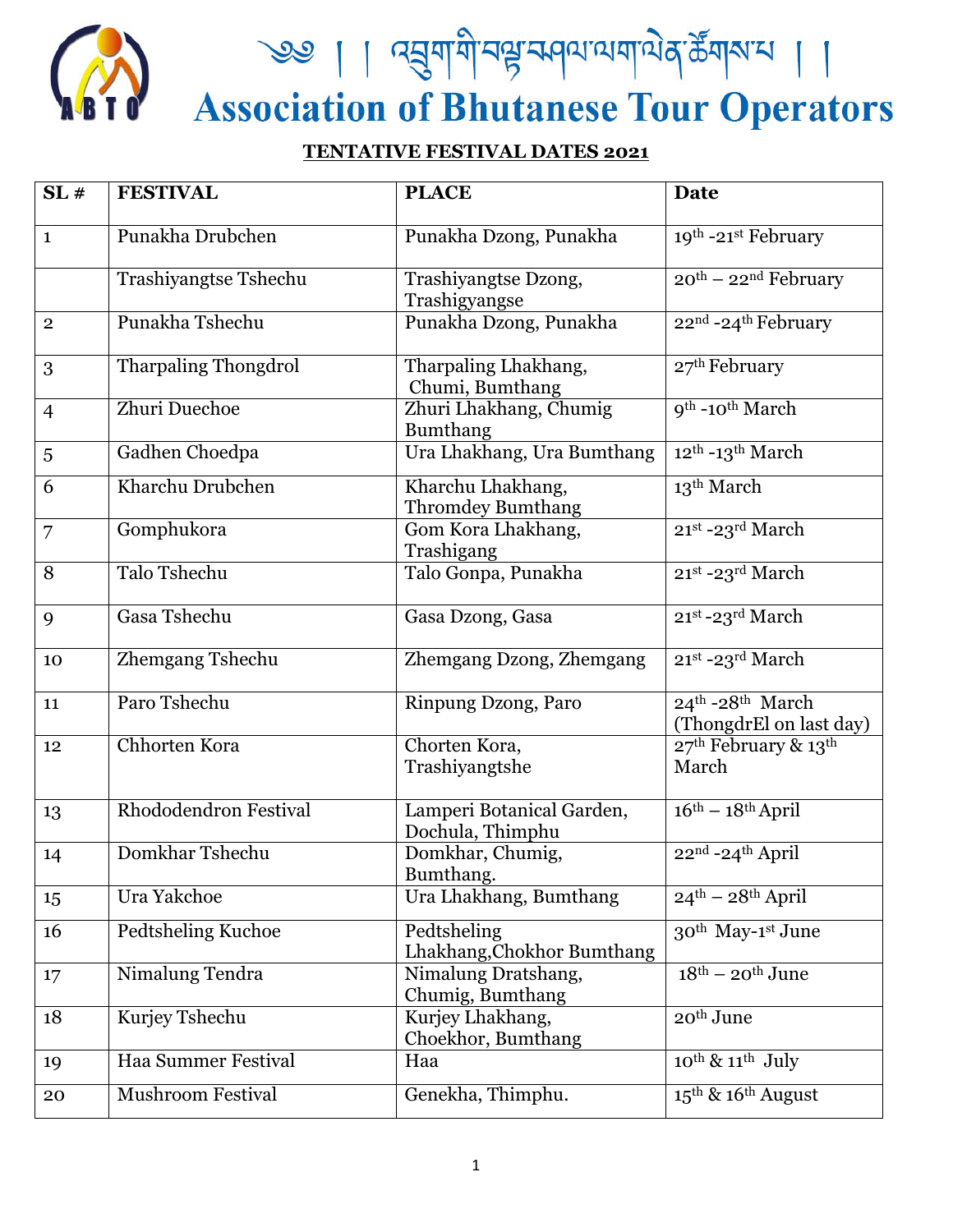

| 21 | Masutaki Mushroom Festival           | Ura, Bumthang                                  | 23rd & 24th August                                 |
|----|--------------------------------------|------------------------------------------------|----------------------------------------------------|
| 22 | Tour of the Dragon (Bicycle<br>Race) | <b>Bumthang to Thimphu</b>                     | 7 <sup>th</sup> September                          |
| 23 | Thimphu Drubchen                     | Tashi Chhodzong, Thimphu                       | 12 <sup>th</sup> September                         |
| 24 | <b>Wangdue Tshechu</b>               | Tencholing Army Ground,<br>Wangduephodrang.    | $14^{\text{th}} - 16^{\text{th}}$ September        |
| 25 | Tamshing Phala Chhoepa               | Tamshing lhakhang, Chokhor,<br><b>Bumthang</b> | $16th - 18th$ September                            |
| 26 | Thimphu Tshechu                      | Tashi Chhodzong, Thimphu                       | $16th - 18th$ September                            |
| 27 | <b>Gangtey Tshechu</b>               | Gangtey Gonpa,<br>Phobjikha, Wangduephodrang.  | $18th - 20th$ September<br>(Thongdrel on last day) |
| 28 | Thangbi Mewang                       | Tangbi Lhakhang, Chokhor,<br><b>Bumthang</b>   | $19^{th}$ – 21 <sup>st</sup> September             |
| 29 | Jhomolhari Mountain Festival         | Dangochong, Thimphu                            | 14 <sup>th</sup> & 15 <sup>th</sup> October        |
| 30 | Chhukha Tshechu                      | Chhukha Dzong, Chhukha                         | $13^{\text{th}} - 15^{\text{th}}$ October          |
| 31 | Jakar Tshechu                        | Jakar Dzong, Thromdey,<br>Bumthang.            | $12^{\text{th}} - 16^{\text{th}}$ October          |
| 32 | <b>Ugyencholing Kangsoel</b>         | Ugyencholing Lhakhang,<br>Tang, Bumthang       | $13th - 15th October$                              |
| 33 | Dechenphu Tshechu                    | Dechenphu Lhakhang,<br>Thimphu                 | 15 <sup>th</sup> October                           |
| 34 | <b>Takar Duechoe</b>                 | Chumig, Bumthang                               | 20th -23rd October                                 |
| 35 | Jambay Lhakhang Drup                 | Jambay Lhakhang,<br>Chokhor, Bumthang          | $21^{st}$ -23 <sup>th</sup> October                |
| 36 | <b>Prakhar Duchhoed</b>              | Prakar Lhakhang, Chumni,<br><b>Bumthang</b>    | 21st -23rd October                                 |
| 37 | <b>Royal Highland Festival</b>       | Laya, Gasa                                     | 23th - 24th October                                |
| 38 | <b>Sumthrang Kangsoel</b>            | Ura, Bumthang                                  | $2nd - 3rd November$                               |
| 39 | <b>Black Necked Crane Festival</b>   | Gangtey Gonpa, Phobjikha,<br>Wangduephodrang.  | 11 <sup>th</sup> November                          |
| 40 | Mongar Tshechu                       | Mongar Dzong, Mongar                           | $12th - 14th$ November                             |
| 41 | <b>Trashigang Tshechu</b>            | Trashigang Dzong,<br>Trashigang.               | 12 <sup>th</sup> -14 <sup>th</sup> November        |
| 42 | Pemagatshel Tshechu                  | Pemagatshel Dzong,<br>Pemagatshel.             | $12th - 14th$ November<br>(Thongdral on last day)  |
| 43 | <b>Tang Namkhar Rabney</b>           | Tang, Bumthang                                 | 14 <sup>th</sup> -17 <sup>th</sup> November        |
| 44 | Chojang Rabney                       | Tang, Bumthang                                 | 18th -22 <sup>nd</sup> November                    |